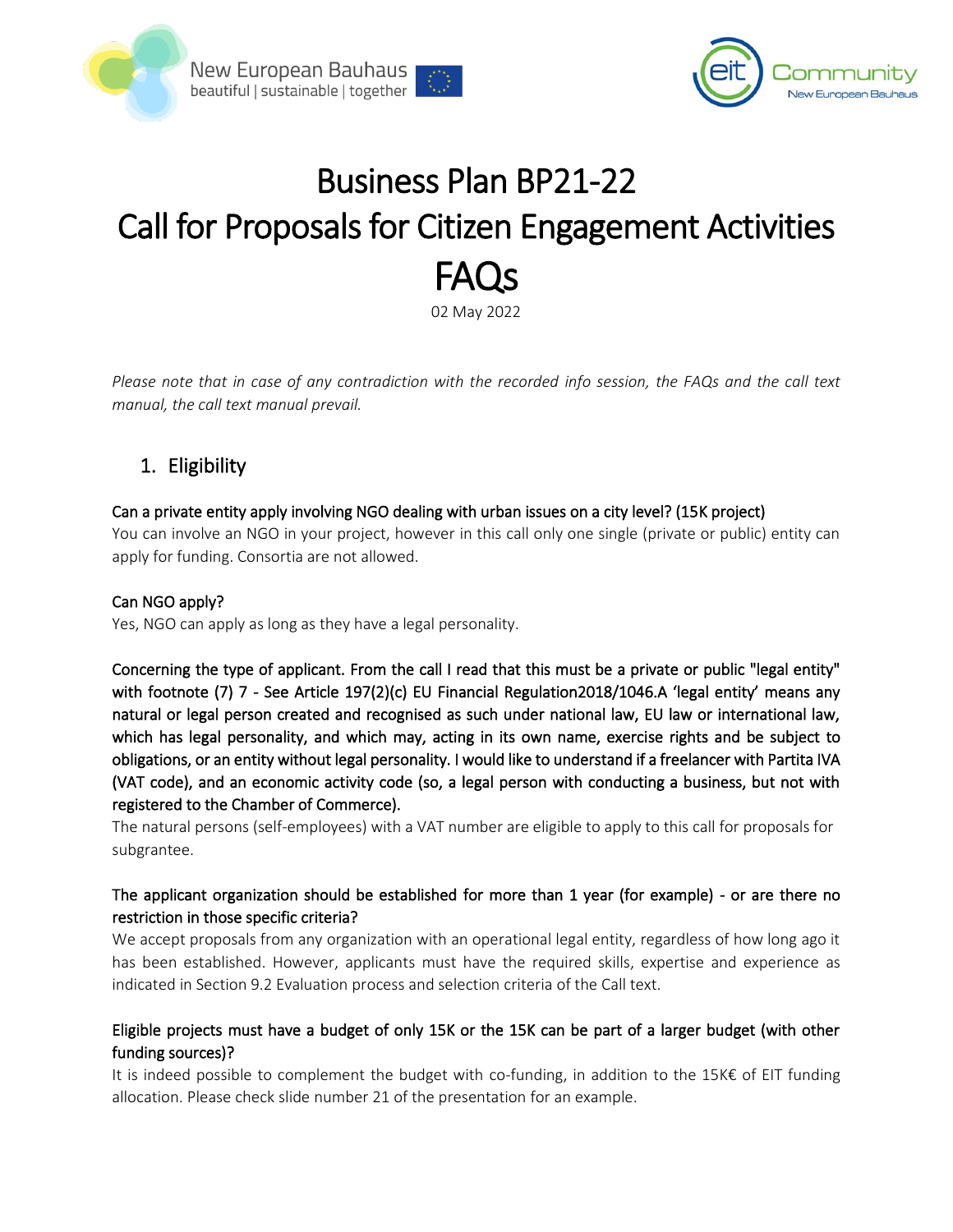



## The proposed solution would be only implemented later, probably in 2023. Is the project eligible in this case?

Your proposal should explain a broader context/framework where the implementation of the co-design solutions should take place in 2022. Moreover, you should go in detail what you intend to do and how will the ideation process will guide/impact the built solution.

## Is it also possible that the same organization does apply with one project for the "Citizen Engagement Activities" and with another project for the call "Co-Creation of public space through citizen engagement"? Yes, they can apply to both calls for proposals.

## Is it possible some application with proposals for Ukraine?

Yes, Ukraine is part of Horizon Europe Associated Countries and therefore it is eligible for funding. Please check here the list of Third countries associated to Horizon Europe: [https://ec.europa.eu/info/funding](https://ec.europa.eu/info/funding-tenders/opportunities/docs/2021-2027/common/guidance/list-3rd-country-participation_horizon-euratom_en.pdf)[tenders/opportunities/docs/2021-2027/common/guidance/list-3rd-country-participation\\_horizon](https://ec.europa.eu/info/funding-tenders/opportunities/docs/2021-2027/common/guidance/list-3rd-country-participation_horizon-euratom_en.pdf)[euratom\\_en.pdf](https://ec.europa.eu/info/funding-tenders/opportunities/docs/2021-2027/common/guidance/list-3rd-country-participation_horizon-euratom_en.pdf)

#### Are applications from the UK eligible?

UK can participate; however they cannot request EIT Funding allocation, they will receive funding from their government. UK applicants are recommended to contact their UK national contact point for advice. Find here the list of national contact point per country: [https://ec.europa.eu/info/funding](https://ec.europa.eu/info/funding-tenders/opportunities/portal/screen/support/ncp)[tenders/opportunities/portal/screen/support/ncp](https://ec.europa.eu/info/funding-tenders/opportunities/portal/screen/support/ncp)

Can we invite an international lecturer from the UK, and would it count as personnel or which budget line? This will depend on the service they will provide. It can be either subcontracting or "Good and services" costs.

## Can universities apply individually?

Yes, universities are eligible.

## My organisation is linked to a higher education organisation. Can we best apply as educational entity, or can I best apply as artist & fellow researcher affiliated to this school?

It is your choice as long as the application form is signed by a legal entity.

# Do accept multiple proposals from the same organisation (different country offices)?

Yes.

# 2. Scope of the call and project implementation

## Is there scope of rural citizen engagement?

Yes, as long as an appropriate public stakeholder is identified and engaged.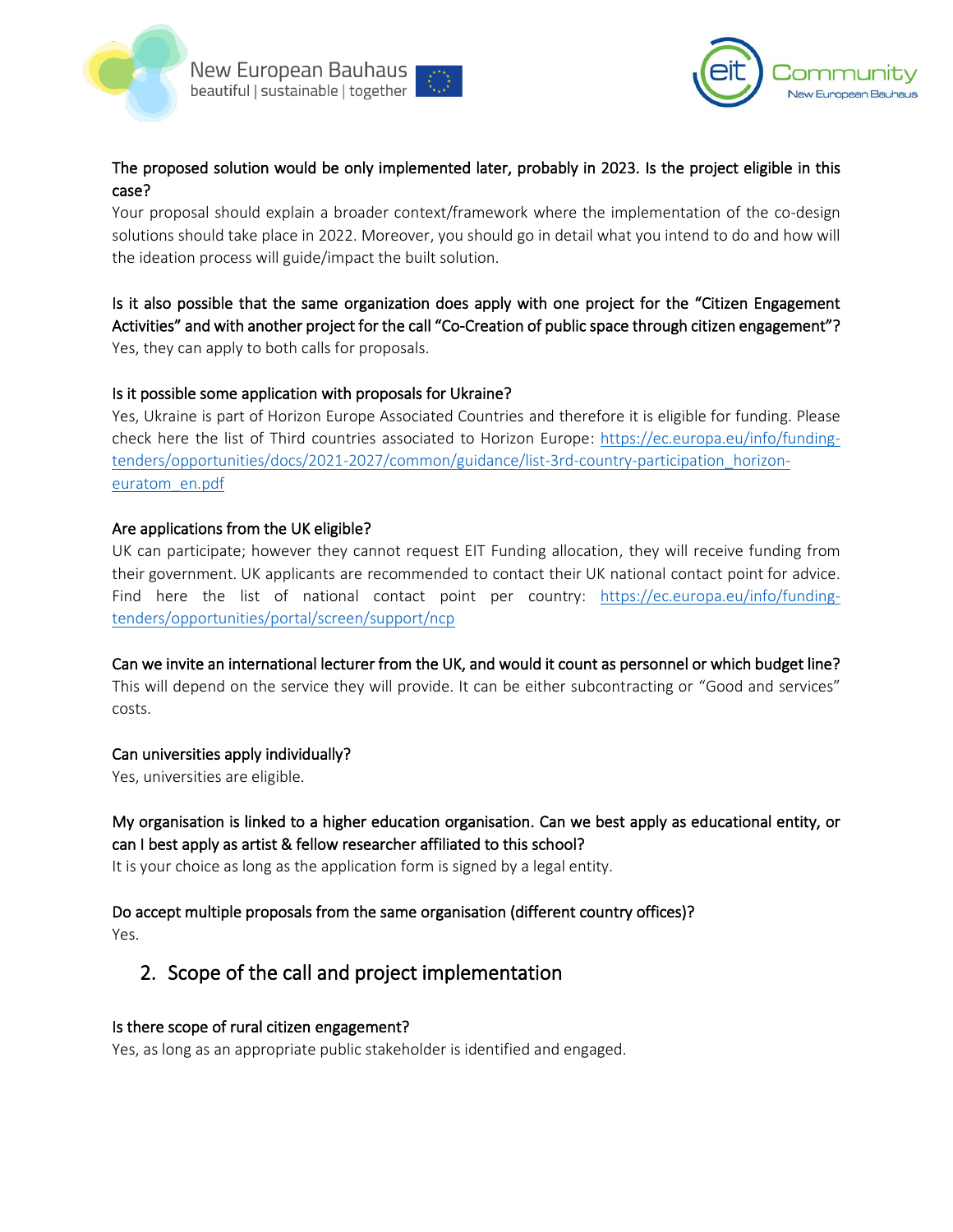



## Sustainability has 4 pillars - social, human, economic and environmental. Can any of these aspects be addressed under the sustainability requirement?

As the core values of NEB are inclusivity, sustainability and aesthetics, we are looking for environmental sustainability to be addressed and demonstrated as we believe the social and human pillars are covered by inclusivity and quality of experience requirement.

#### Do we have to make an implementation in 8 regions/cities before the 30 November?

8 proposals will be selected in total, focusing on 8 different regions, ideally. Each awarded proposal will be based in one location.

## Is it possible to concentrate the co-creation and ideation activities towards the end of the period, as July is already very soon?

The project will take place between  $1<sup>st</sup>$  July till 30<sup>th</sup> November 2022, preparation of the co-creation activities is understood as part of the project. Thus, indeed the co-creation activities can take place at the later months.

## What about existing / already started activities? Can the new proposal build "on top" of existing / started activities? E.g. to extend it, or to continue it?

A proposal can build on top of existing started activities if they are aligned with the New European Bauhaus principles and the scope of this call.

## What if there is not specific city strategy in the specific aspect the project would tackle but the project would make some pioneer activities?

Proposals are asked to align/resonate with local policies in order to create greater impact. If a project proposes pioneer activities, it could be presented to the local authorities aiming to debate, reflect and potentially trigger new policies on the matter.

#### Are international collaborations encouraged and given a preference in the evaluation?

International collaborations will not be considered during the evaluation process.

## What do you expect as an indicator? Such as number of interventions which are designed by citizens, number of implementations, number of participation like that?

Please consult the Call text and the Application form which detail the KPIs that are applicable.

## Could you please explain the link / difference of this call with EIT Community New European Bauhaus Call for Proposals for Co-Creation of public space through citizen engagement Call?

Both calls share the same principles and challenges of New European Bauhaus. However, the Call for citizen engagement activities has a smaller scope focusing more on the identification/prioritisation of challenges, co-design solutions and/or education activities. Consequently, only one entity can apply, and the budget is smaller (15K€). The Call for co-creation of public spaces brings the focus into co-design of public spaces by not only co-designing solutions and educational activities but also by implementing products or services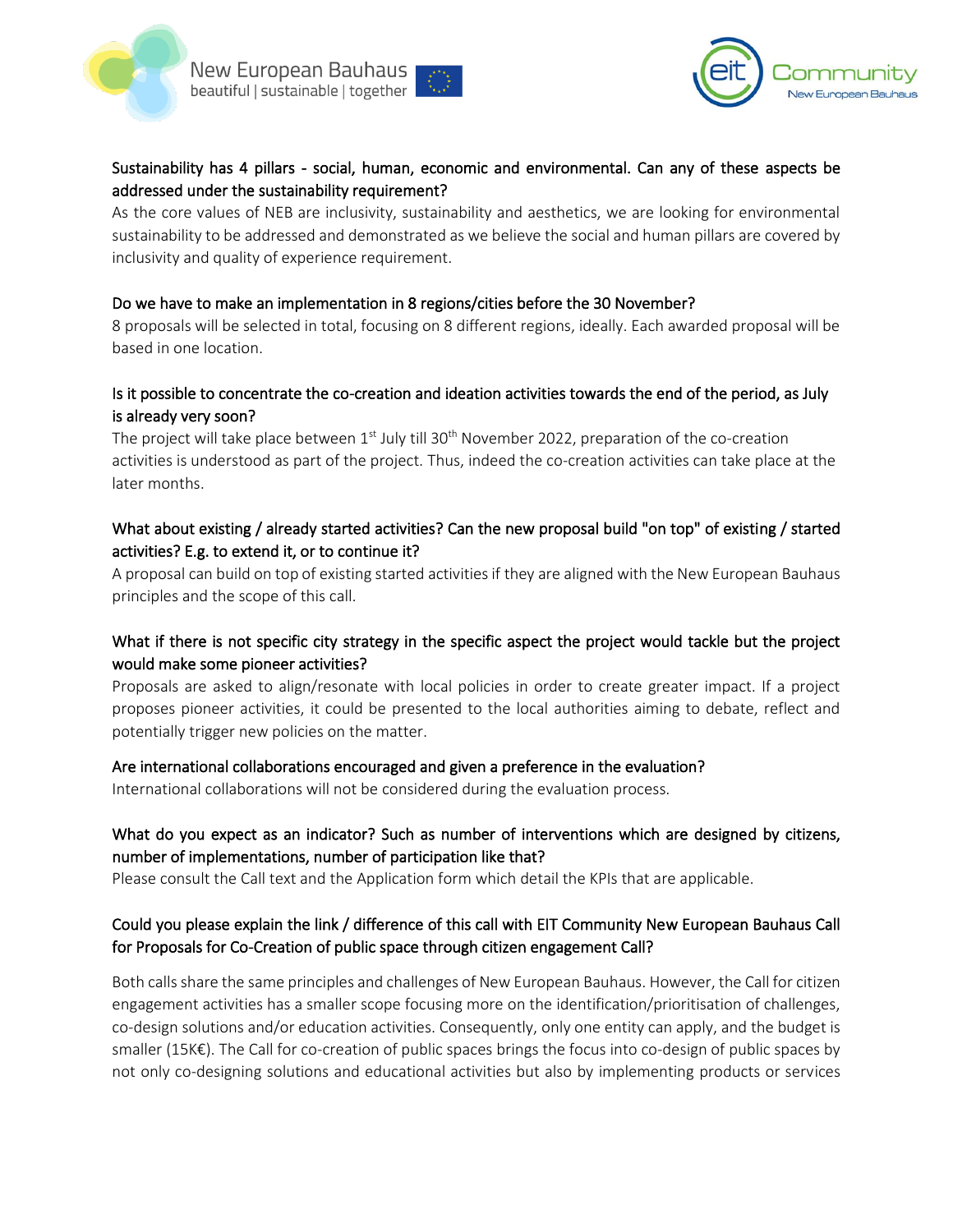



(including rapid prototypes). Consequently, consortia between 2 and 4 partners are a must (check the Call text for further details) and budget is higher (45K€).

## KPI value 1 for social media/website: does this mean at least one new channel needs to be created or can it be embedded in existing ones?

It can be embedded in existing ones.

## Does the project have to be related to a physical place, or the place has to be indicated just as the venue of the event?

It can be either way or both.

In Chapter 3 Strategic focus of the Call, it is stated under requirements, that the applicants must have proven expertise and hands-on experience in leading and coordinating at least one previous citizen engagement project with the target groups involved. Our organisation has experience in national calls and projects that have not been co-funded by the EU but have been related to active citizenship. Does this meet this condition?

Yes, it does, we value your experience in coordinating those activities and your power to activate local stakeholders to attend your proposal.

#### Do the 60 participants need to be present in one event or throughout the project?

60 is the minimum number of participants be engaged in one event or in several ones.

#### Can the project be the start of a company/school, or can it only be a stand-alone project?

Either way, if it leads to a start-up, we will recommend you acceleration services that we offer as part of EIT Community New European Bauhaus project.

## The fourth challenge is quite broad "long-term, lifecycle and integrated thinking in industrial ecosystem". Could you describe in more detail?

- That refers to the need for more circularity to tackle unsustainable use of resources and waste. Some examples of activities that could be addressed are included in the following non-exhaustive list: Circular mobility including shared mobility, such as satisfying user needs without transferring ownership of physical products through shared solutions.
- Enhancing a circular economy mindset, on citizen level to tackle unsustainable use of resources and waste.
- Improving the experience of managing and participating in food donation and enhancement of efficiency through circularity in the food donation chain.
- Revival of cultural traditions of durability and long-term use with an emphasis on sharing, exchanging, inheriting.
- Sensitization efforts that promote leaving ready products intact and valuing organic transience.
- Leverage existing innovations promoting circularity and market opportunities in the agri-food systems and a circular model maintaining the value of food in the economy for as long as possible.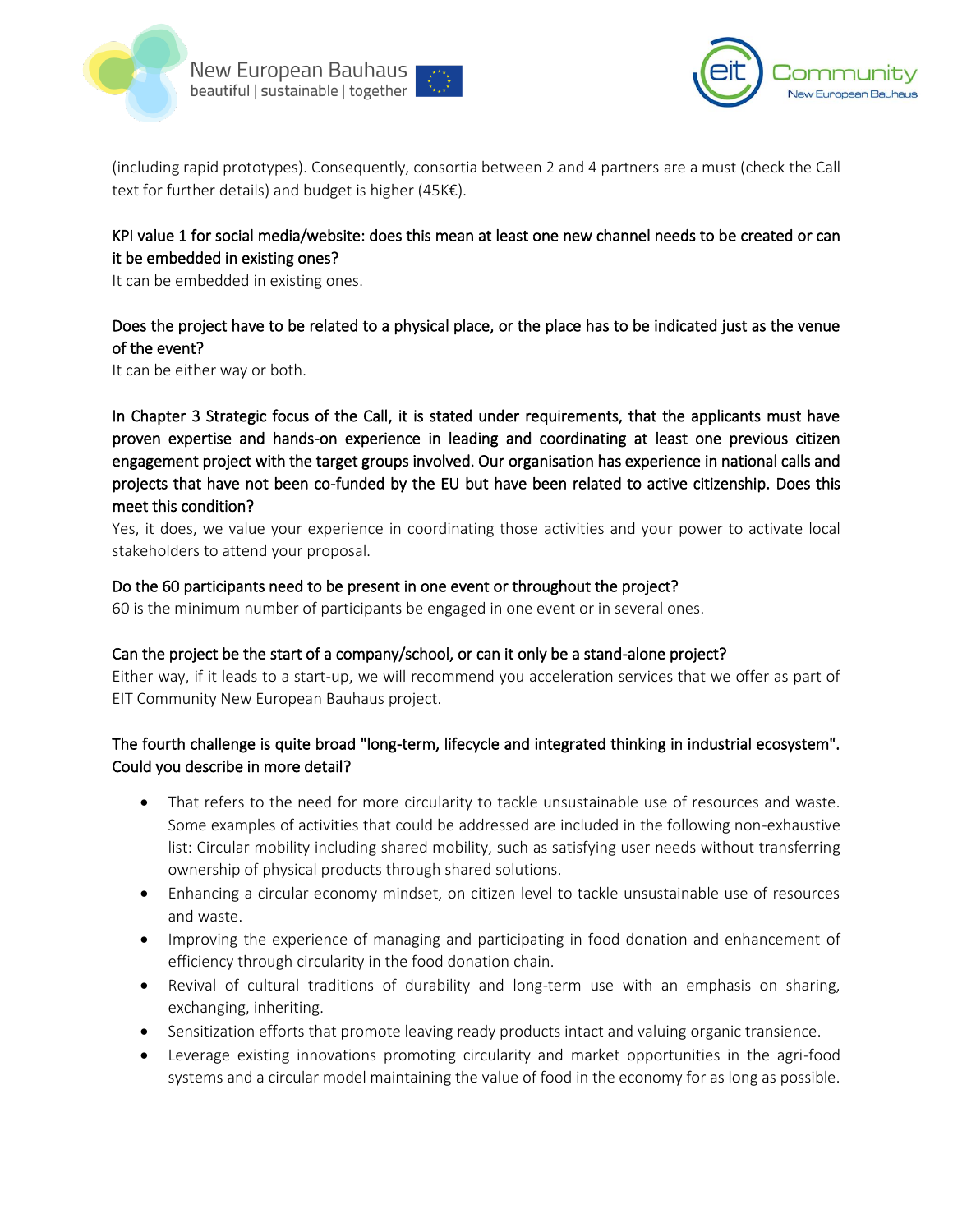



# 3. Financial aspects

## The 15K $\epsilon$  is for the 8 proposals at the end or for the project of citizen implication?

Each proposal will be awarded with 15K€, a total of 8 proposals will be awarded. So, the total amount of EIT funding is 120K€.

## How will the fund be allocated (so what % at the signature of the contract, in the middle and after the delivery of all outputs)?

The grant will be paid in 3 stages, the amounts and dates will be defined by the KIC that will administrate the grant.

#### How do personnel costs need to be justified?

You would need to keep the contract and timesheet of personnel working on the project. However, you will only be asked to provide them in the event of an audit.

## How much has the cost calculation go in detail, for example, do we have to describe how to whom we do the subcontracting, or how many people get paid through the voice "the personnel costs" etc.

The detail required should fit in the table budget. For instance, in personnel, you can write 0.8 FTE, in subcontracting you should describe the service provided, but no need to go into further detail of travel, catering, etc.

## Is the 25% of the indirect costs a fixed and recommended percentage to be allocated?

Yes, the 25% of indirect costs are fixed and cannot be changed. They are calculated directly at 25% of personnel, purchase costs, travel, equipment, other goods and services (as it is shown in the budget table, slide 21), and they do not need to be justified.

#### How much of the budget is available to staff?

There is no limit (just bear in mind that 25% of indirect cost is compulsory).

## Is there any separate doc available on your website, describing in detail what exactly are indirect costs?

Indirect costs refer to the overheads that any organisation incurs. You can refer to the General Model Grant Agreement: [https://ec.europa.eu/info/funding-tenders/opportunities/docs/2021-2027/common/agr](https://ec.europa.eu/info/funding-tenders/opportunities/docs/2021-2027/common/agr-contr/general-mga_horizon-euratom_en.pdf)[contr/general-mga\\_horizon-euratom\\_en.pdf](https://ec.europa.eu/info/funding-tenders/opportunities/docs/2021-2027/common/agr-contr/general-mga_horizon-euratom_en.pdf)

"Personnel" should actually hold the working contract or at least legal contract with the entity? Yes.

# 4. General

## Can you give us the link for the online courses?

Course on Shaping our future cities bringing nature into urban centres: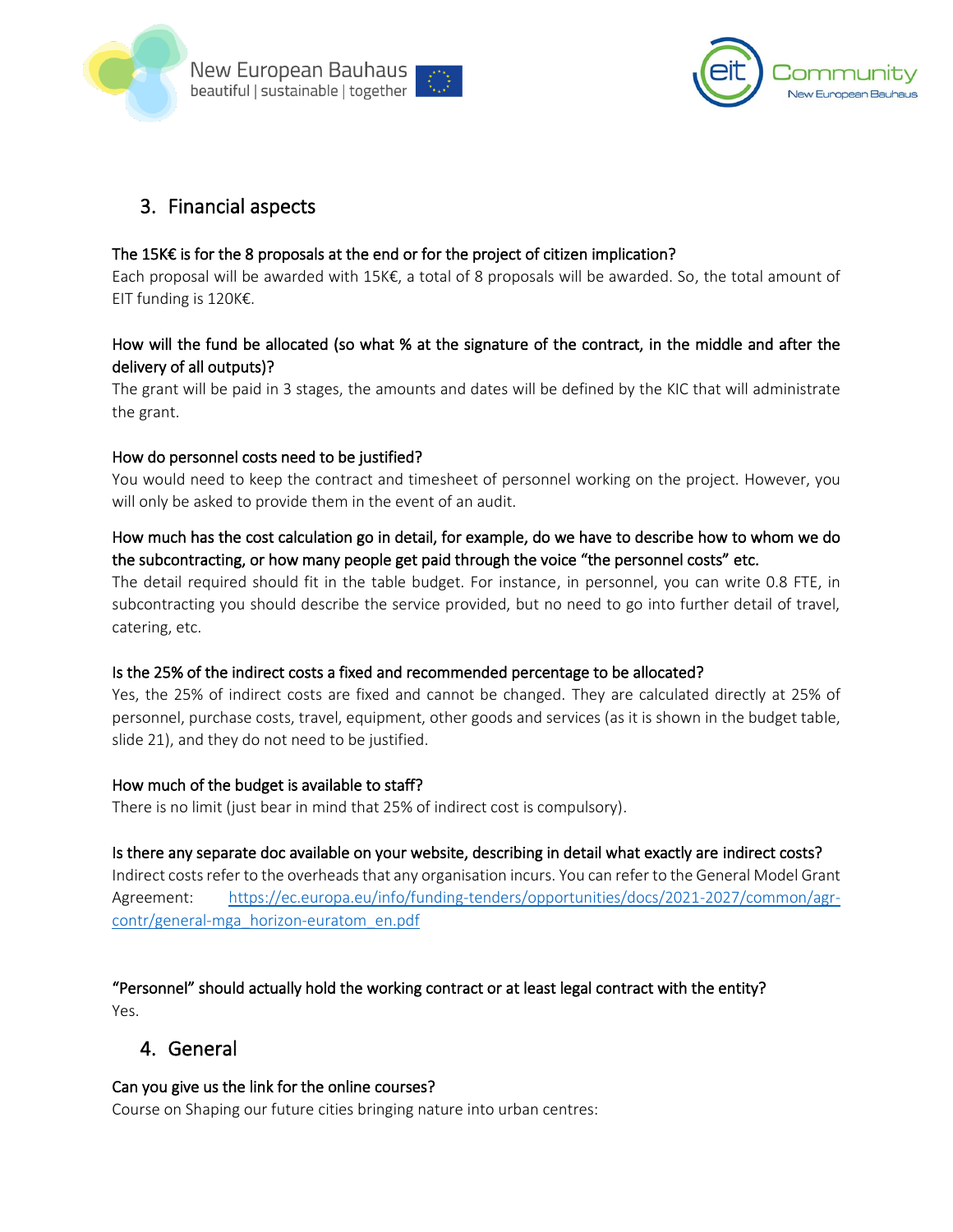



<https://www.futurelearn.com/courses/shaping-our-future-cities-bringing-nature-into-urban-centres> Course on Ethical cities:

[https://www.futurelearn.com/courses/ethical-cities-and-localisation-of-the-sustainable-development](https://www.futurelearn.com/courses/ethical-cities-and-localisation-of-the-sustainable-development-goals-sdgs-)[goals-sdgs-](https://www.futurelearn.com/courses/ethical-cities-and-localisation-of-the-sustainable-development-goals-sdgs-)

#### Which is the website of last year's approved proposals?

Find here the link: Citizen engagement - [New European Bauhaus -](https://engage.eiturbanmobility.eu/processes/new-european-bauhaus/f/36/) EIT Urban Mobility

## Does any additional information can be added to the application? For example, photos of actual situation, our planned visualizations etc.?

It is possible to include active links, but the application form does not allow supporting materials like visuals to be pasted directly.

#### Do we have a limit in terms of key words?

You need to indicate at least one fixed keyword from the link provided in the Application Form and there is a limit of max. 200 characters with spaces for the free key words.

## As for partner (in budget breakdown), you mean a partner not the legal entity which applies?

The partner stands for the legal entity that applies to this call.

#### Regarding the KPIs table, the numbers on the left are minimum reference?

Yes, that's correct.

#### What sort of management structures (mentioned in the evaluation criteria) are expected/encouraged?

The management structures might vary and need to be adapted according to the type and size of the project, the scope of the activities, etc. These structures could include (but no limited to) a defined project management team with clear role and responsibilities to ensure a proper implementation and management of the activities; a plan for change management; a decision-making mechanism (most likely for large projects), etc.

#### What is GDPR consent?

Agreement to the processing of personal or professional data given in this application by the KICs only.

## In case both proposals achieve a high evaluation score - would the fact that the same organisation submitted the proposals affect the likelihood to receive funding?

We strive to have a thematic and geographical spread and diversity so it is unlikely that an organisation would be awarded more than one grant unless an organisation presents different projects to take place in different countries.

#### Who needs to sign the form?

The person who has power of decision within the entity to carry out the project straight ahead after being awarded.